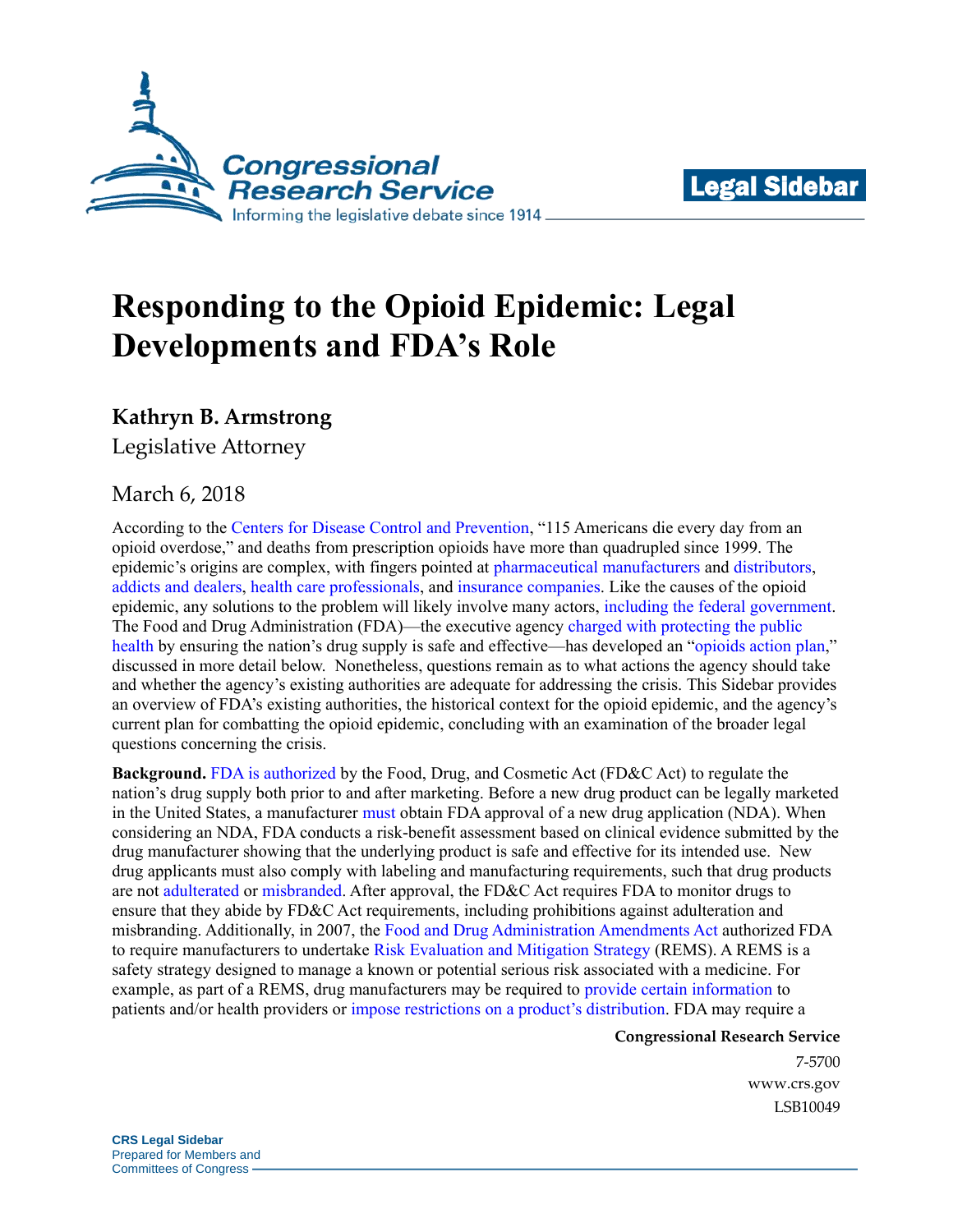REMS as a condition of a product's approval, or the agency may impose a REMS on a product it has already approved when new safety information arises. FDA enforces these requirements through a variety of legal measures, including [administrative actions,](https://www.fda.gov/ICECI/ComplianceManuals/RegulatoryProceduresManual/ucm2005380.htm) [criminal and civil penalties,](https://www.law.cornell.edu/uscode/text/21/333) [injunctions,](https://www.law.cornell.edu/uscode/text/21/332) and [product](https://www.law.cornell.edu/uscode/text/21/334)  [seizures.](https://www.law.cornell.edu/uscode/text/21/334)

FDA's task to ensure the safety and efficacy of drugs is particularly difficult with respect to regulating opioids. [Throughout recorded history,](http://www.theatlantic.com/sponsored/purdue-health/a-brief-history-of-opioids/184/) societies have struggled with balancing the medicinal use of opioids in pain management with the concomitant euphoric effects that have induced the substance's abuse. Sixty years ago, the head of surgery at the University of Illinois [noted,](https://www.ncbi.nlm.nih.gov/pmc/articles/PMC4940677/) "we must appreciate that severe constant pain will destroy the morale of the sturdiest individual. . . But. . . we are often loathe to give liberal amounts of narcotics because the drug addiction itself may become a hideous spectacle." [As a](https://www.fda.gov/Drugs/DrugSafety/InformationbyDrugClass/ucm338566.htm)  [result of these difficulties, for](https://www.fda.gov/Drugs/DrugSafety/InformationbyDrugClass/ucm338566.htm) nearly a century, opioid pain medications were used in the United States primarily to treat acute and cancer-related pain. But, [studies from the 1970s](https://www.ncbi.nlm.nih.gov/pmc/articles/PMC4940677/#bib3) revealing inadequate management of chronic pain, followed by highly influential articles published in the 1980s [reporting](https://www.ncbi.nlm.nih.gov/pmc/articles/PMC4940677/) a low incidence of addictive behavior in small groups of cancer and non-cancer patients, led to a trend toward more liberal prescribing of opioids within the medical community. The shifting views on the safety and efficacy of opioids culminated in FDA's 1995 approval of Purdue Pharma's controlled-release opioid pain medication, OxyContin, the product [some](http://www.latimes.com/projects/la-me-oxycontin-full-coverage/) point to as the catalyst for the current opioid epidemic. Between [2000 and 2009,](http://www.theatlantic.com/sponsored/purdue-health/a-brief-history-of-opioids/184/) the medical community established new standards for pain management, which included pain [as a new vital sign,](https://www.ncbi.nlm.nih.gov/pmc/articles/PMC3888154/) and prescriptions for opioids increased. By 2016, [an estimated 11.5 million](https://fas.org/sgp/crs/misc/R44987.pdf) Americans were abusing prescription painkillers. And, in 2015 alone, [over](https://www.cdc.gov/mmwr/volumes/65/wr/mm655051e1.htm)  [33,000](https://www.cdc.gov/mmwr/volumes/65/wr/mm655051e1.htm) people died due to a drug overdose involving an opioid.

**FDA's "Opioid Action Plan."** To combat the epidemic, on February 4, 2016, [FDA announced](https://www.fda.gov/NewsEvents/Newsroom/PressAnnouncements/ucm484765.htm) its "opioid action plan" that uses the agency's existing authorities, both pre- and post-market, to "reduc[e] the impact of opioid abuse on American families and communities." The agency'[s plan](https://www.fda.gov/drugs/drugsafety/informationbydrugclass/ucm484714.htm) includes:

- consulting with an advisory committee prior to approving an NDA for an opioid without abuse-deterrent properties;
- developing additional warnings and safety information for certain opioid labeling;
- strengthening post-market requirements to require, for example, the study of the long-term effects of using extended-release/long-acting opioids;
- updating the REMs program, such as by requiring sponsors to fund continuing medical education for prescribers;
- expanding access to abuse-deterrent formulations (ADF) of opioid medications by issuing draft guidance on the agency's recommendations for approving such drugs;
- supporting better treatment for opioid abuse, such as expanding access (e.g., over-the counter availability) to overdose treatments and opioid alternatives; and
- reassessing the risk-benefit approval framework for opioid use to account for the current understanding of the risks associated with opioid use and misuse.

FDA has since begun implementing this plan. For example, in March 2016, [FDA announced](https://www.fda.gov/Drugs/DrugSafety/InformationbyDrugClass/ucm491437.htm) that it would require enhanced safety warnings for immediate-release opioid medications related to misuse, abuse, addiction, overdose, and death. Last September, the agency [announced the extension of manufacturer](https://blogs.fda.gov/fdavoice/index.php/2017/09/fda-takes-important-steps-to-stem-the-tide-of-opioid-misuse-and-abuse/)[provided training requirements](https://blogs.fda.gov/fdavoice/index.php/2017/09/fda-takes-important-steps-to-stem-the-tide-of-opioid-misuse-and-abuse/) for prescribers to other healthcare providers, such as nurses and pharmacists. And, in November the agency issued a [guidance document](https://www.fda.gov/downloads/Drugs/.../Guidances/UCM492172.pdf) for industry articulating the approval standards for generic opioid ADFs.

**Broader Legal Issues Concerning the Opioid Epidemic.** The announcement of FDA's opioid action plan takes place against the backdrop of broader legal questions arising from a wave of lawsuits concerning the opioid epidemic. A growing number of [state and local governments have filed suit](http://www.governing.com/topics/health-human-services/gov-opioid-lawsuits-companies-states-cities.html) against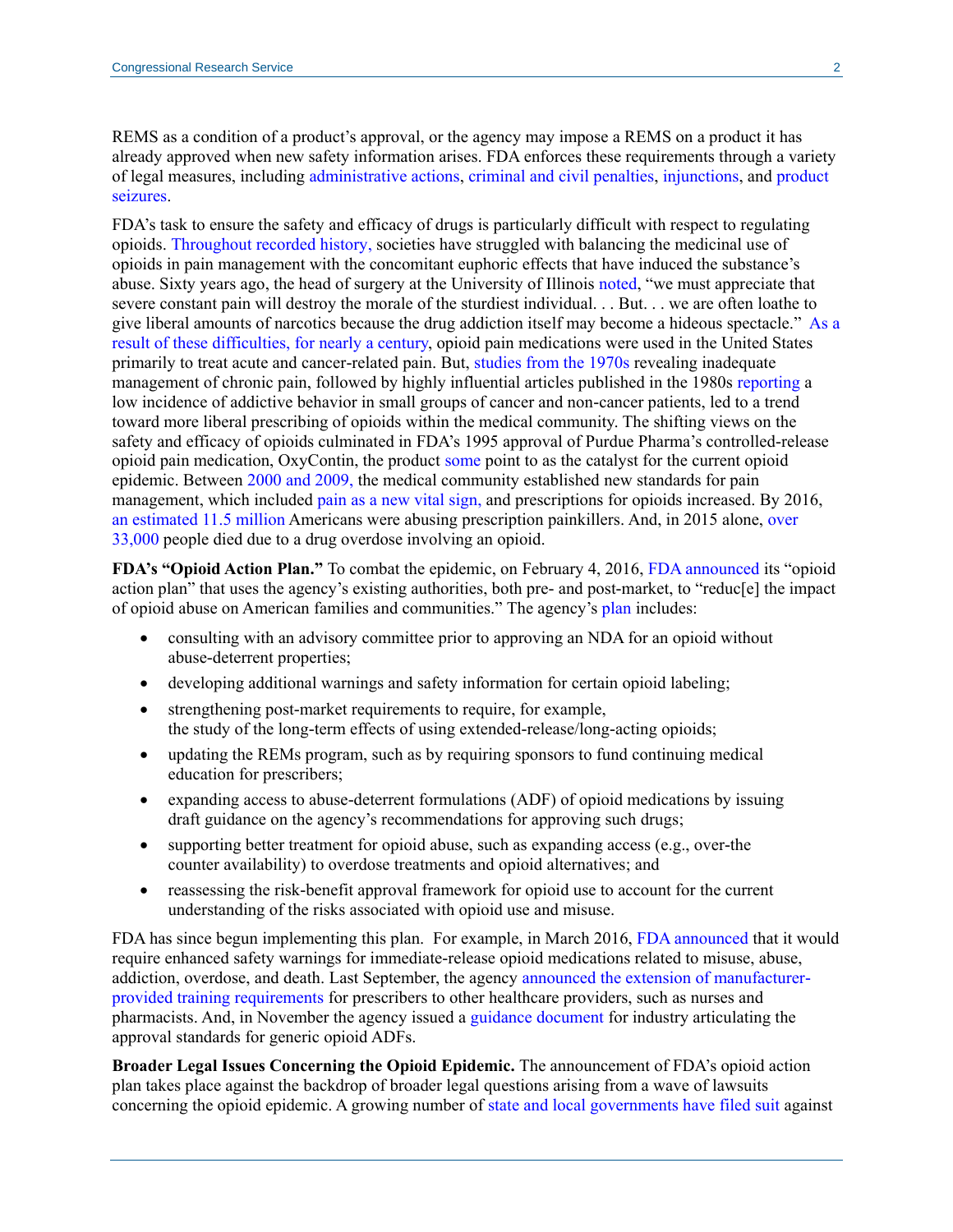the manufacturers and distributors of opioid pain medications. On December 6, 2017, the United States Judicial Panel on Multidistrict Litigation (JPML) issued an [order](https://www.google.com/url?sa=t&rct=j&q=&esrc=s&source=web&cd=2&ved=0ahUKEwjt-YGboJ7YAhVHGt8KHX4FAUsQFggvMAE&url=http%3A%2F%2Fwww.jpml.uscourts.gov%2Fsites%2Fjpml%2Ffiles%2FMDL-2804-Initial-Transfer-11-17.pdf&usg=AOvVaw1YowLc_ifxu1ga7Eo1B6KX) centralizing 64 actions that were pending in nine different federal courts in the Northern District of Ohio. In turn, that court is to [resolve](https://www.law.cornell.edu/uscode/text/28/1407)  [any common questions](https://www.law.cornell.edu/uscode/text/28/1407) to all of the suits prior to any trial. The JPML has already been notified of 115 potentially related actions that may ultimately be included in the multi-district litigation (MDL).

A number of the lawsuits included in the MDL are directed at several major drug manufacturers and seek damages resulting from the opioid epidemic. The plaintiffs' legal claims are based on a wide range of federal and state laws, including state common law, such as "public nuisance, negligence, negligent misrepresentation, fraud and unjust enrichment" claims. [Manufacturers have argued](https://www.bloomberg.com/news/articles/2017-09-09/ohio-s-opioid-suit-should-be-thrown-out-purdue-pharma-argues) in response that FDA approval of the safety of a drug and its labeling preempts any state law claims contending that the drug is unsafe. Notably, in a 2009 case, *[Wyeth v. Levine](https://scholar.google.com/scholar_case?case=9985526891195594978&q=wyeth+v+levine&hl=en&as_sdt=20006)*, the Supreme Court held that FDA approval of a *brandname* drug does not shield the manufacturer from liability under state tort law. However, in 2011, in *[PLIVA v. Mensing](https://scholar.google.com/scholar_case?case=15669405712768599023&q=pliva+v.+mensing&hl=en&as_sdt=20006)* and two years later in *[Mutual Pharmaceutical Co. v. Bartlett](https://www.supremecourt.gov/opinions/12pdf/12-142_8njq.pdf)*, the Supreme Court concluded that the FD&C Act *does* preempt similar state law tort claims lodged against *generic* drug manufacturers because federal law prohibits generic drug manufacturers, unlike brand-name manufacturers, from making unilateral changes to the FDA-approved warning on a drug label. And in an earlier case, *Buckman Co. v. Plaintiffs Legal Committee*, the Court suggested, but did not definitively hold that even *violations* of the FD&C Act cannot support state common law claims. The open question for many of the opioid lawsuits is whether the Supreme Court's preemption case law forecloses the plaintiffs' common law claims.

The possibility that FDA-approval could shield opioid manufacturers from liability begs additional questions as to whether FDA can withdraw approval for certain opioid medications. The [FD&C Act](https://www.law.cornell.edu/uscode/text/21/355) authorizes FDA to withdraw approval of an approved NDA when, among other things, there is new clinical evidence showing that the product is unsafe for its approved use. FDA must first provide the manufacturer with notice that the agency is proposing to withdraw approval and an opportunity for a hearing on the merits. However, the Secretary of Health and Human Services may suspend new drug approval immediately if it is determined that the product poses an immediate hazard to the public health. Although it is not a common occurrence, it has been [estimated](http://www.fdalawblog.net/2015/06/how-often-are-drugs-withdrawn-for-safety-or-effectiveness-reasons-and-how-many-not-too-often-in-rece/) that FDA has withdrawn approval of approximately 600 new drug and abbreviated new drug applications.

FDA has signaled its willingness to withdraw approval of products with serious potential for abuse. Last June, [FDA requested](https://www.fda.gov/NewsEvents/Newsroom/PressAnnouncements/ucm562401.htm) that Endo Pharmaceuticals recall from market Opana ER— a potent painkiller reformulated to make it difficult to crush and snort. Although the product was intended to curb opioid abuse, it reportedly led to the [largest HIV outbreak in Indiana history](http://time.com/4849361/opioid-opana-er-fda/) when addicts resorted to liquidizing and injecting the drug with shared needles. Because FDA does not have mandatory recall authority over drug products— the agency can compel manufacturers of other products, such as [foods](https://www.law.cornell.edu/uscode/text/21/350l) and [medical](https://www.law.cornell.edu/uscode/text/21/360h)  [devices](https://www.law.cornell.edu/uscode/text/21/360h) to recall— FDA's recall announcement included the proviso that if the company did not comply, FDA would begin procedures to have the product removed from market through the formal withdrawal of approval. Ultimately, the [company announced](http://investor.endo.com/news-releases/news-release-details/endo-provides-update-opanar-er) in July that it would comply with FDA's request.

[FDA's regulations](https://www.accessdata.fda.gov/scripts/cdrh/cfdocs/cfcfr/CFRSearch.cfm?fr=10.30) also provide the opportunity for concerned citizens and organizations to request that the agency take certain actions, including withdrawing approval for drugs. Utilizing this authority, last August, a group of public health officials and physicians [petitioned FDA](http://i2.cdn.turner.com/cnn/2017/images/08/31/citizen.petition.uhdu.opioids.8.30.17.final.pdf) to withdraw approval of ultra-high dose opioid pills and nasal sprays. Others, including the [American Academy of Pain Management](http://www.painmed.org/files/aapm-response-to-citizens-petition-of-fda.pdf) have argued that withdrawal of approval is too drastic a step to take and would unduly harm those with severe pain, including end-of-life patients. Under agency regulations, [FDA has 180 days to respond](https://www.accessdata.fda.gov/scripts/cdrh/cfdocs/cfcfr/CFRSearch.cfm?fr=10.30) to the petition. In so doing, the agency may have to grapple with the broad question that underlies the epidemic— how to strike the right balance between pain management and the risk of abuse. In the meantime, Members of Congress, in considering that same broad question, have introduced several bills that would, if enacted, alter the FDA's authority over opioids, including by altering the approval process